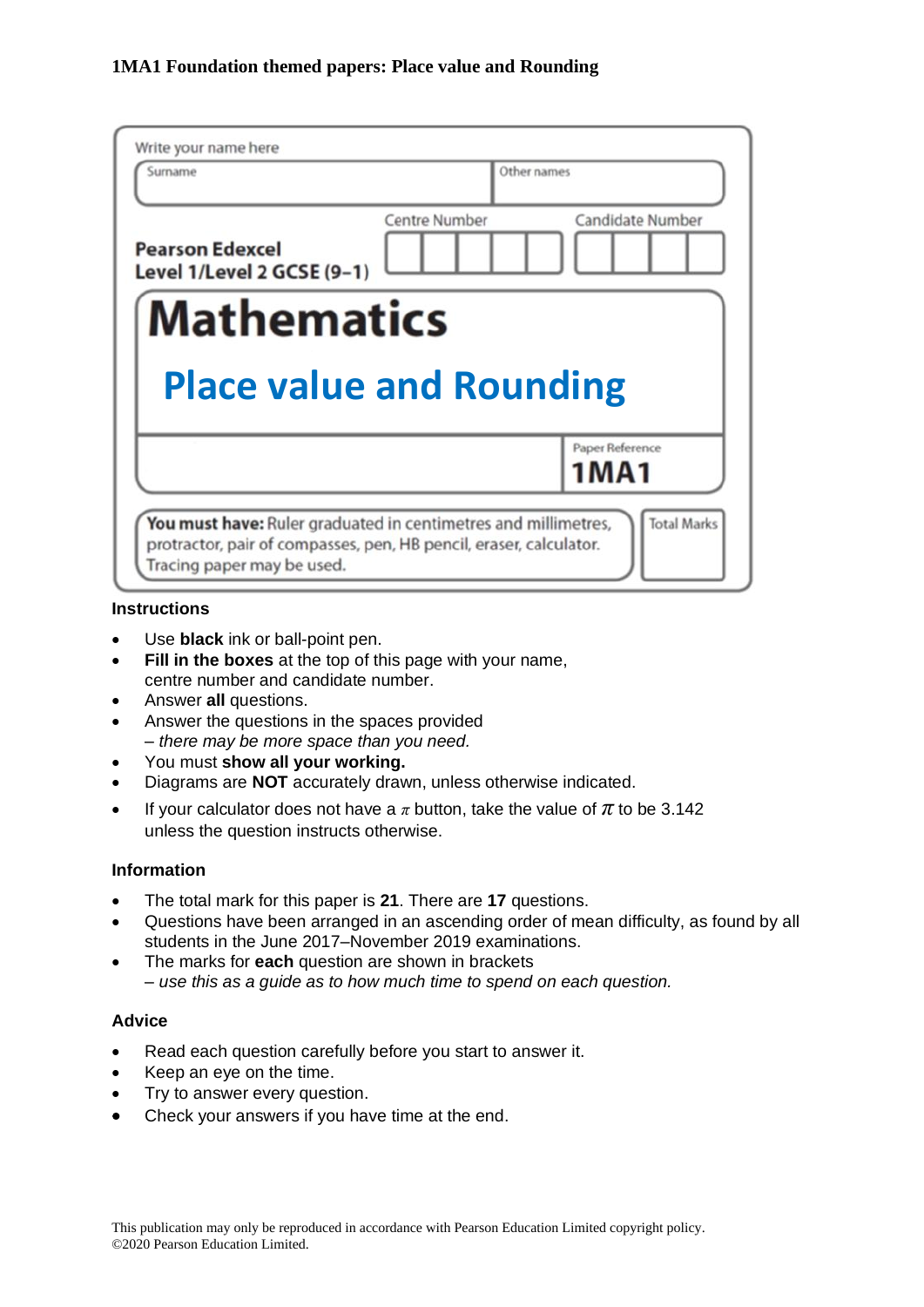|                                                        | (Total for Question 1 is 1 mark) |
|--------------------------------------------------------|----------------------------------|
| Write 7829 to the nearest 1000                         |                                  |
|                                                        | (Total for Question 2 is 1 mark) |
| Write the number 8375 correct to the nearest thousand. |                                  |
|                                                        |                                  |
|                                                        |                                  |
|                                                        |                                  |
| Write 3758 correct to the nearest 1000.                | (Total for Question 3 is 1 mark) |

....................................................... (**Total for Question 5 is 1 mark**)

**\_\_\_\_\_\_\_\_\_\_\_\_\_\_\_\_\_\_\_\_\_\_\_\_\_\_\_\_\_\_\_\_\_\_\_\_\_\_\_\_\_\_\_\_\_\_\_\_\_\_\_\_\_\_\_\_\_\_\_\_\_\_\_\_\_\_\_\_\_\_\_\_\_\_\_**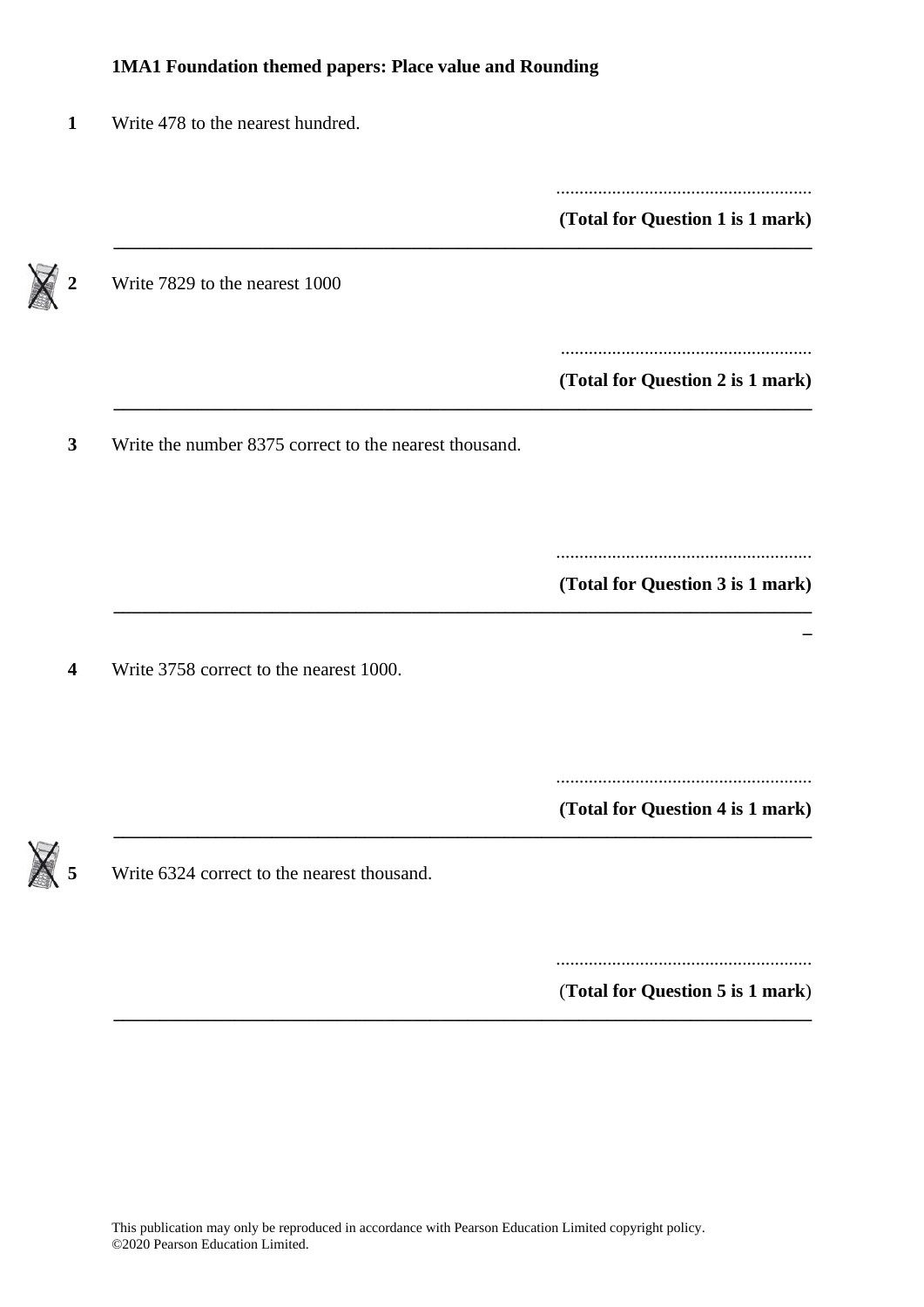**6** Here are four digits. **5** Here are four digits. 7 3 4 9 7 3 4 9 (*a*) Use three of these digits to write down the largest possible 3-digit number. (a) Use three of these digits to write down the largest possible 3-digit number. ....................................................... ....................................................... (**1**) **(1)** (*b*) Here are four different digits. (b) Here are four different digits. 8 2 1 6 Put one of these digits in each box to give the smallest possible answer to the sum. Put one of these digits in each box to give the smallest possible answer to the sum. You must use each digit only once. You must use each digit only once. (**1**) **(1) (Total for Question 6 is 2 marks) \_\_\_\_\_\_\_\_\_\_\_\_\_\_\_\_\_\_\_\_\_\_\_\_\_\_\_\_\_\_\_\_\_\_\_\_\_\_\_\_\_\_\_\_\_\_\_\_\_\_\_\_\_\_\_\_\_\_\_\_\_\_\_\_\_\_\_\_\_\_\_\_\_\_\_**  $\angle$  1 0 + **(Total for Question 5 is 2 marks)**

**\_\_\_\_\_\_\_\_\_\_\_\_\_\_\_\_\_\_\_\_\_\_\_\_\_\_\_\_\_\_\_\_\_\_\_\_\_\_\_\_\_\_\_\_\_\_\_\_\_\_\_\_\_\_\_\_\_\_\_\_\_\_\_\_\_\_\_\_\_\_\_\_\_\_\_**

**7** Write the number 2538 correct to the nearest hundred.

.........................................

**(Total for Question 7 is 1 mark)**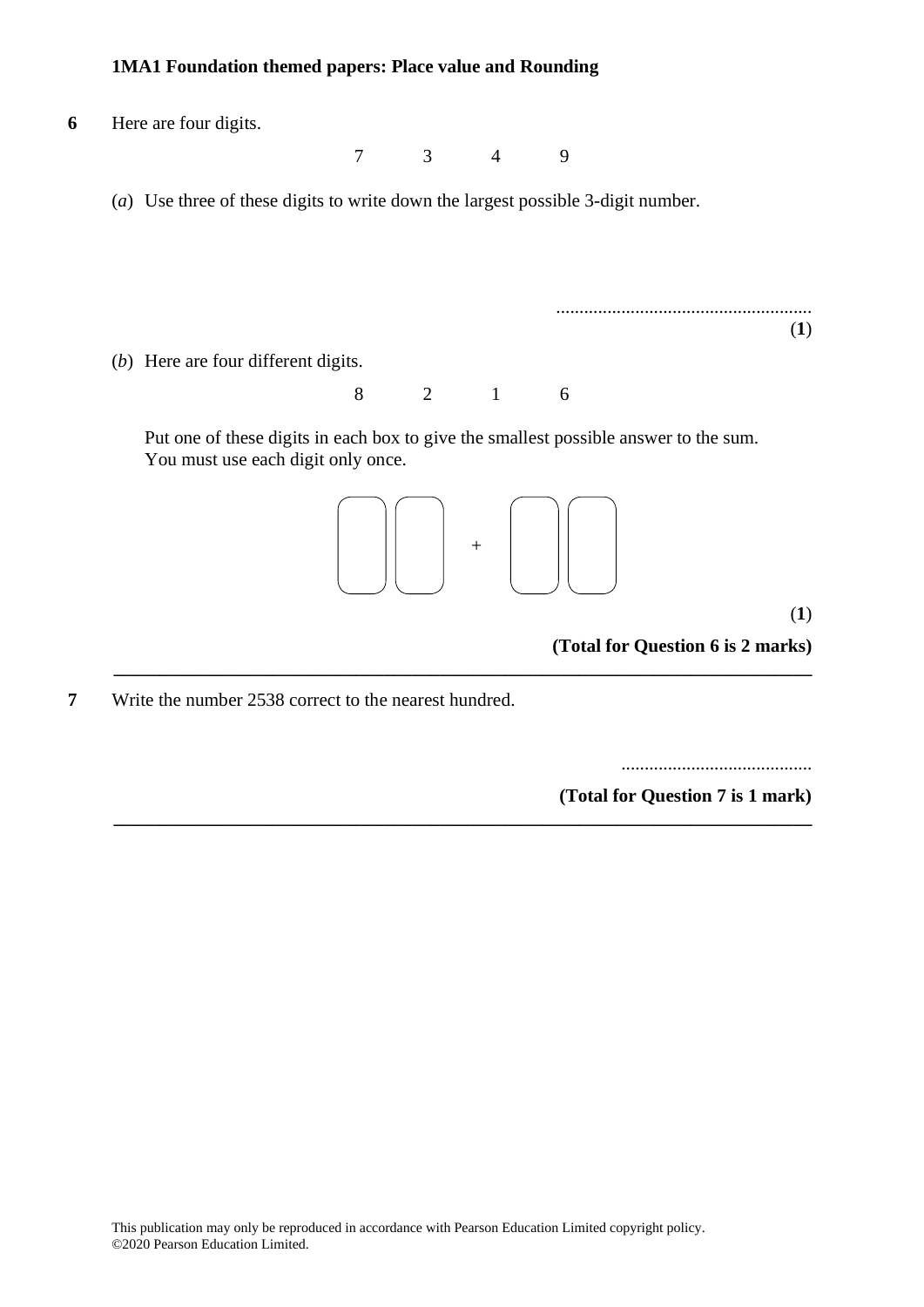**8** Here are four digits.

5 6 1 9

(i) Write down the smallest possible two digit number that can be made with two of the digits.

.......................................................

**(1)**

(ii) Write down the three digit number closest to 200 that can be made with three of the digits.

**\_\_\_\_\_\_\_\_\_\_\_\_\_\_\_\_\_\_\_\_\_\_\_\_\_\_\_\_\_\_\_\_\_\_\_\_\_\_\_\_\_\_\_\_\_\_\_\_\_\_\_\_\_\_\_\_\_\_\_\_\_\_\_\_\_\_\_\_\_\_\_\_\_\_\_**

**\_\_\_\_\_\_\_\_\_\_\_\_\_\_\_\_\_\_\_\_\_\_\_\_\_\_\_\_\_\_\_\_\_\_\_\_\_\_\_\_\_\_\_\_\_\_\_\_\_\_\_\_\_\_\_\_\_\_\_\_\_\_\_\_\_\_\_\_\_\_\_\_\_\_\_**

....................................................... **(1)**

**(Total for Question 8 is 2 marks)**

**9** Write the number two million in figures.

.......................................................

**(Total for Question 9 is 1 mark) \_\_\_\_\_\_\_\_\_\_\_\_\_\_\_\_\_\_\_\_\_\_\_\_\_\_\_\_\_\_\_\_\_\_\_\_\_\_\_\_\_\_\_\_\_\_\_\_\_\_\_\_\_\_\_\_\_\_\_\_\_\_\_\_\_\_\_\_\_\_\_\_\_\_\_**



**10** Write down the value of the 7 in the number 1074

.......................................................

**(Total for Question 10 is 1 mark) \_\_\_\_\_\_\_\_\_\_\_\_\_\_\_\_\_\_\_\_\_\_\_\_\_\_\_\_\_\_\_\_\_\_\_\_\_\_\_\_\_\_\_\_\_\_\_\_\_\_\_\_\_\_\_\_\_\_\_\_\_\_\_\_\_\_\_\_\_\_\_\_\_\_\_**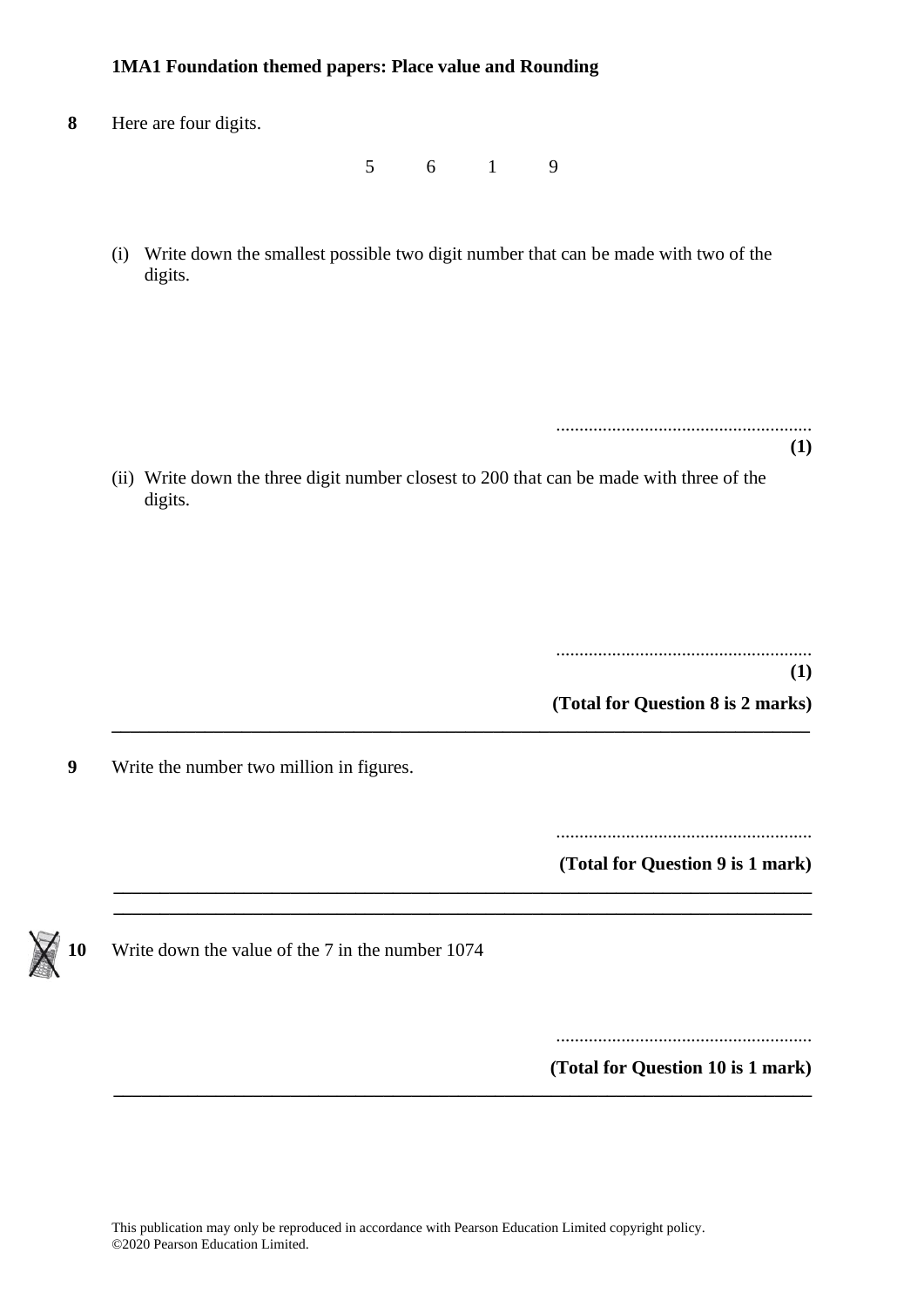١

| Write 4.58 correct to 1 decimal place.                                                               |                                   |
|------------------------------------------------------------------------------------------------------|-----------------------------------|
|                                                                                                      | (Total for Question 11 is 1 mark) |
| Write down the value of the 4 in the number<br>542.3                                                 |                                   |
|                                                                                                      | (Total for Question 12 is 1 mark) |
| Write down a 6 digit number that has 4 as its thousands digit.<br>You can only use the digit 4 once. |                                   |
|                                                                                                      |                                   |
|                                                                                                      |                                   |
|                                                                                                      | (Total for Question 13 is 1 mark) |
|                                                                                                      |                                   |
|                                                                                                      |                                   |
|                                                                                                      | (Total for Question 14 is 1 mark) |
| Write 1.59 correct to 1 decimal place.<br>Write 7.26451 correct to 3 decimal places.                 |                                   |